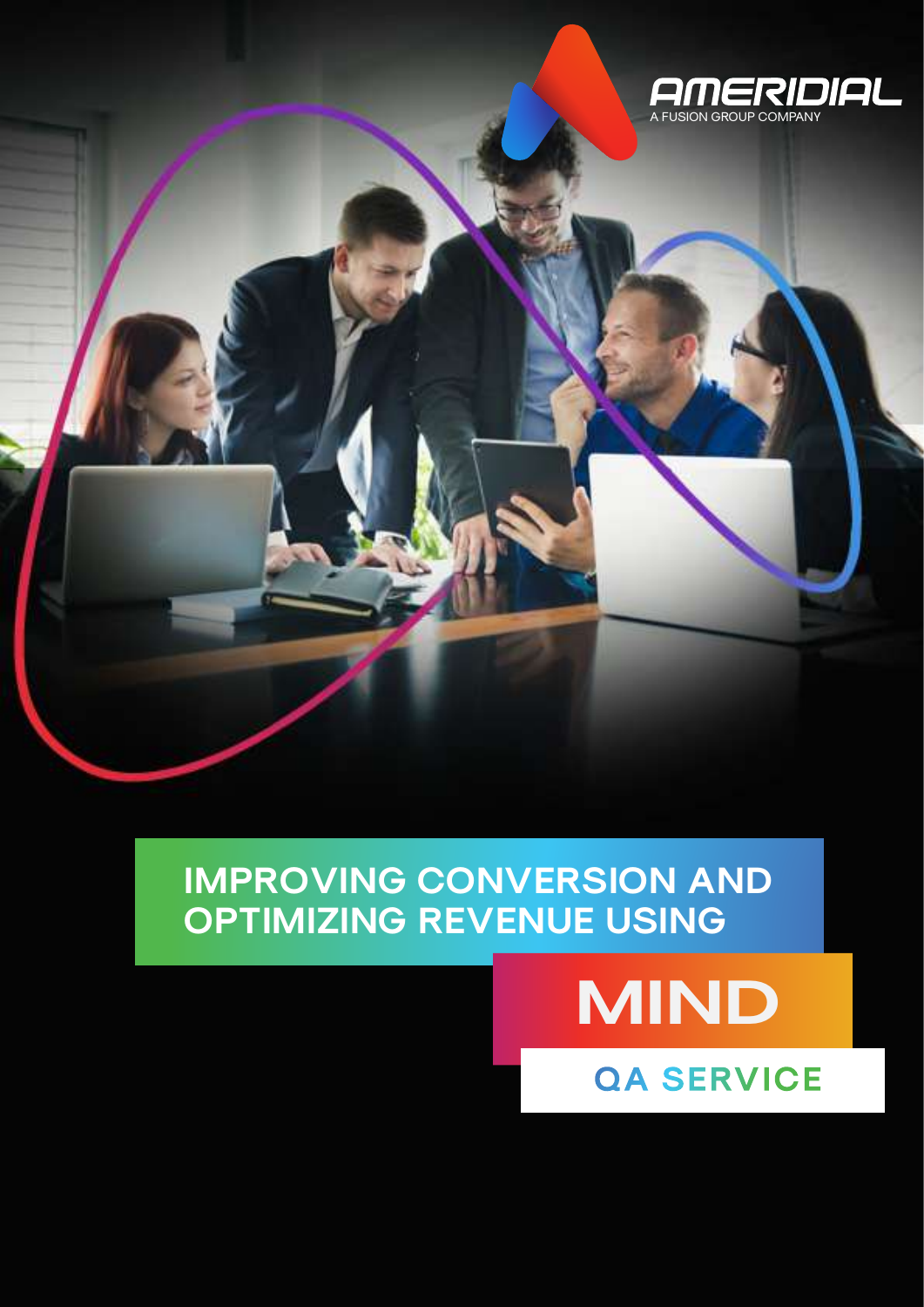

### ABOUT THE CLIENT

Our client is one of the premium market players in the field of health supplements in the US. A thriving nutritional supplement company with 25+ years of experience in the industry and over 100 employees, our client has a wide range of health supplement products. It also conducts various corporate outreach programs to give back to the community.

## **CHALLENGES:**

As our client's process is an outcome-based process, the primary KPI is conversion. The higher the conversion for all respective LOB's, the more significant is the chance to earn more revenue for the contact center partner. Our client was facing some challenges in achieving its higher conversion goals. Ameridial took up the challenge to increase the conversion rate, ensure complete coverage in volume and optimize the revenue. The process was introduced to two Ameridial centers – El Salvador and Canada with dedicated teams. During root cause analysis, we identified the four types of challenges in achieving the conversion goal – training issues, agent issues, technological challenges, and challenges in the customer-front that led to low conversion (40% or less).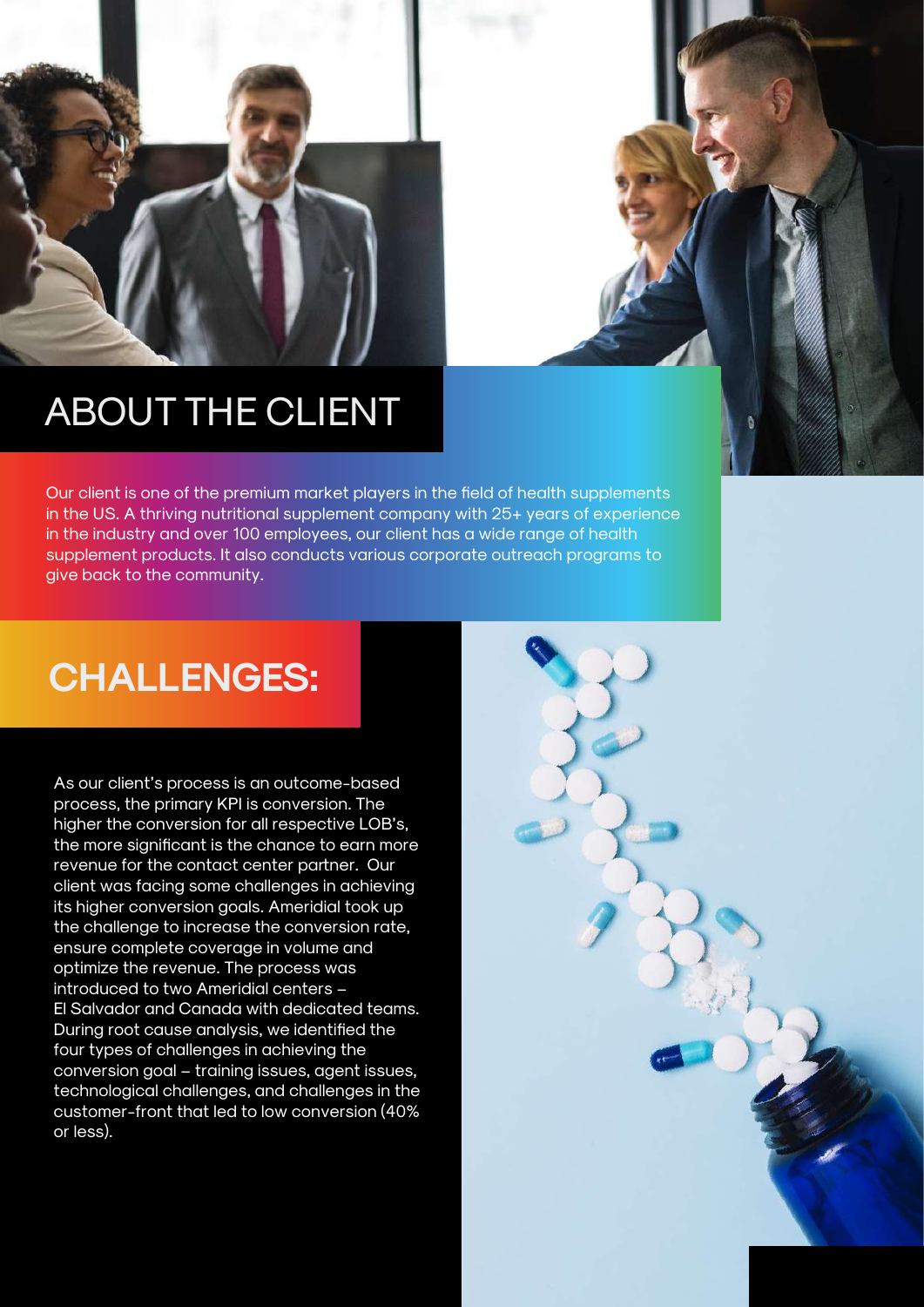### **NON-CONVERSION ROOT CAUSE**



### **SOLUTION**

To improve the conversion percentage at the agent level, the Ameridial QA practice started focusing on lost opportunity audit and mapping the same with Quality performance. The team introduced FEMS Quality framework, which helped create real-time coaching opportunities and self-coaching in a call center live environment. With the tool, it is possible to track 100% coaching completion. Also, the tool led to 100% coverage with a detail description of feedback conveyed by Supervisors and faster agent acknowledgment.

QA and Operations team jointly worked to drive the coaching and feedback through FEMS QA post identification of lost opportunities. The tool helped the process to identify the defect drivers and outliers on a real-time basis. The inbuilt calibration capabilities built in FEMS, with automated reporting and instant access to data, resulted in improved visibility. It also helped to track 100% of the variances seamlessly and work towards improvement.

The capability to share the process and product updates through FEMS helped educate the agents in the work-at-home environment. Also, the frequent tests conducted on product knowledge and sales skill helped to judge whether the agents were improving.